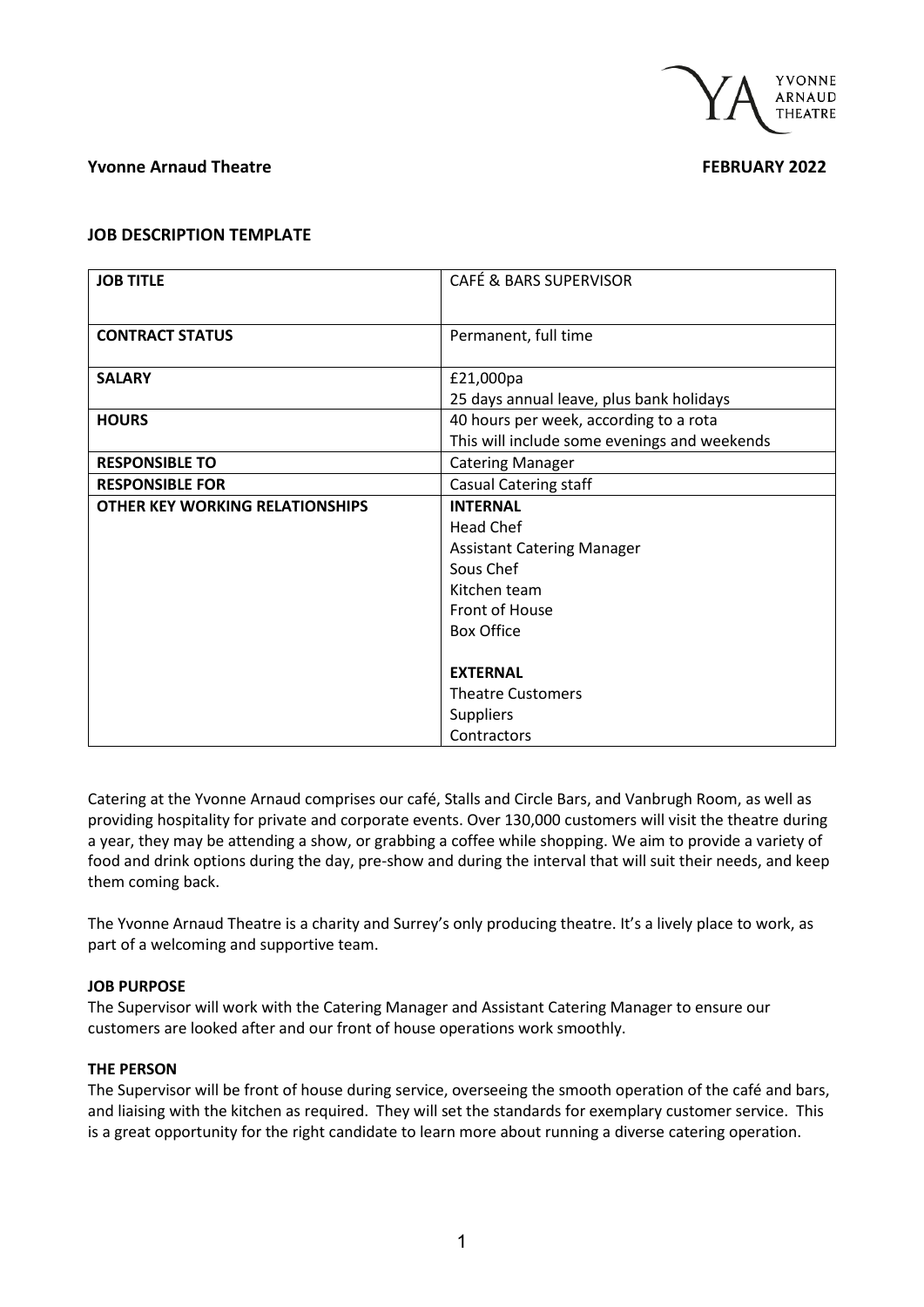## **DUTIES & RESPONSIBILITIES**

- To support the Catering Manager and Assistant Catering Manager in the successful running of the theatre's café, bars and related activities.
- To oversee Front of House Catering team members, ensuring the highest standards of customer service
- To ensure that all food, drinks and service exceed the specified standards
- To maintain good liaison, communication and working relationships with all management, staff and Patrons
- To lead by example in all aspects of working procedures
- To comply with all aspects of Health and Hygiene, Health and Safety, Equal Opportunities Policy, and Emergency procedures, and any other legislation as laid down by the Company
- To report all illness, faulty equipment and any other item of cause to the Catering Manager
- To resolve any staff grievance, or guest complaint which may arise, and deal with accordingly
- To aid all members of staff when the need arises, and staff accordingly to anticipated demand
- To operate all procedures to the best of your ability and to ensure that all staff are working to the best of their ability
- To ensure all company cash handling procedures are adhered to at all times

### **Other**

- Demonstrate an understanding of the Theatre's values, ethos and mission and to promote these through everyday practice in the role.
- Comply with all legislative, regulatory and policy requirements as appropriate
- Comply with the Theatre's Financial Regulations and financial management procedures
- Observe the policies, procedures and practices of Health & Safety in all aspects of the role
- Demonstrate the value and importance of equality and diversity in every aspect of the Theatre's work, and show commitment through everyday practice in the role
- Work in accordance with, and promote the Theatre's environmental sustainability policy and practices
- Work continuously to improve individual knowledge, skills and behaviours for the current role and for the longer-term, gaining appropriate professional qualifications/accreditation and maintaining membership of appropriate professional bodies as appropriate
- Participate in Theatre events including when these are held in the evenings, at weekends or otherwise outside of normal working hours.
- Undertake such other duties as may reasonably be required from time to time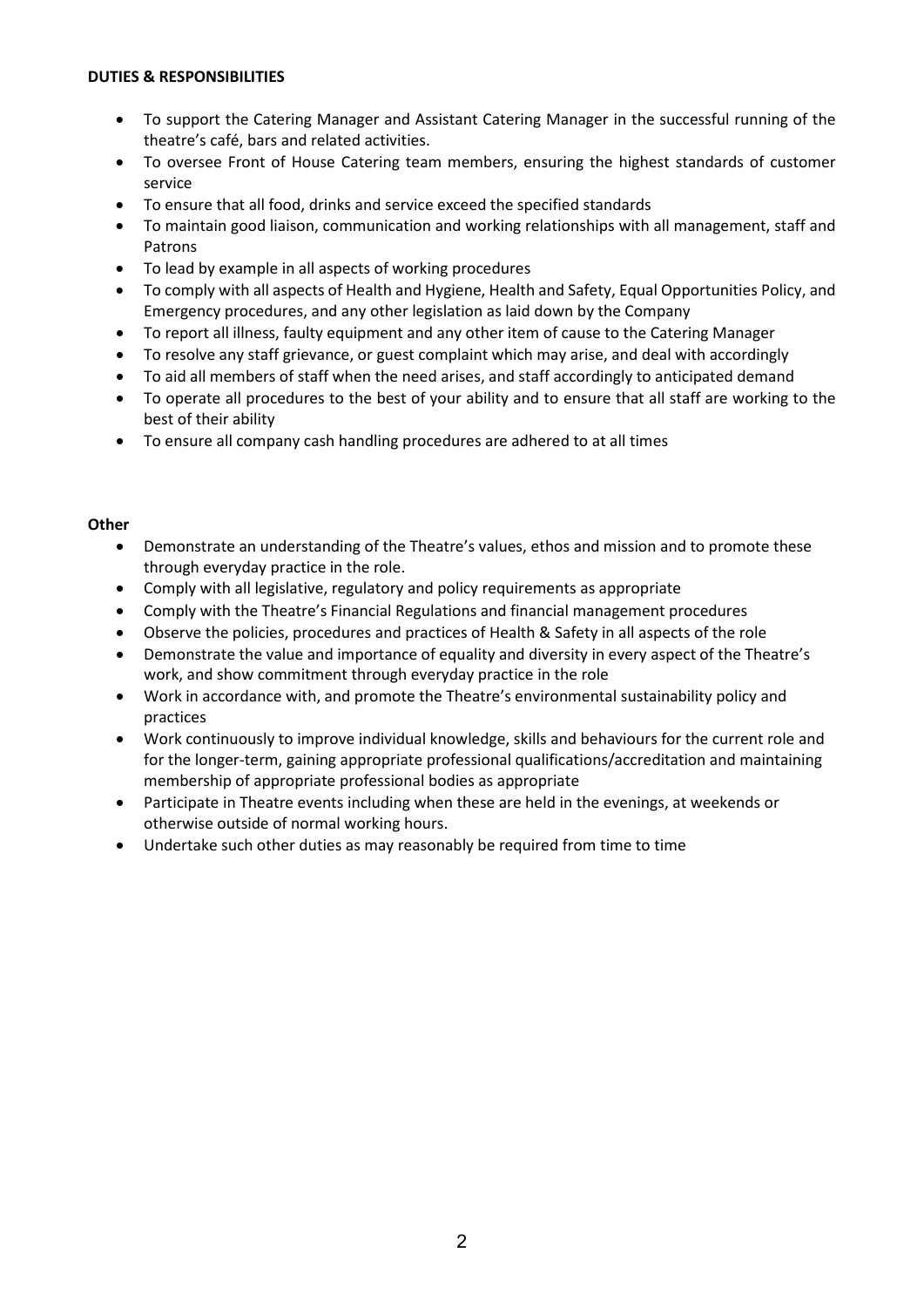|                           | <b>ESSENTIAL</b>                                                                                                                       | <b>DESIRABLE</b>                                                                         |
|---------------------------|----------------------------------------------------------------------------------------------------------------------------------------|------------------------------------------------------------------------------------------|
| <b>SKILLS / ABILITIES</b> | Excellent customer service skills<br>Problem solving                                                                                   | Previous experience in a<br>similar, customer facing role                                |
| <b>KNOWLEDGE</b>          | A thorough understanding of<br>hospitality and catering processes<br>Use of standard catering<br>equipment, including EPOS<br>systems, |                                                                                          |
| <b>QUALIFICATIONS</b>     | Demonstrable previous hospitality<br>experience                                                                                        | Recognised industry<br>qualifications in hospitality or<br>customer service<br>First aid |
| <b>EXPERIENCE</b>         | Senior roles in hospitality or<br>catering                                                                                             |                                                                                          |
| PERSONAL QUALITIES        | Well-presented<br>Team player<br>Sense of humour<br>Willingness to work evenings and<br>weekends                                       |                                                                                          |

## **HOW TO APPLY**

Application is by completing the Job Application Form and optional CV and covering letter.

Please email your application to: mfield@yvonne-arnaud.co.uk

The Yvonne Arnaud Theatre encourages people from any background to apply for any of its current vacancies

We are committed to creating a team which is representative of our society and to bringing together those with a variety of skills and experiences, to help shape what we do and how we work.

We are particularly keen to hear from black, Asian and minority ethnic and disabled candidates. All disabled candidates who demonstrate that they meet the essential criteria for any of our positions will be invited for an interview.

**Data Protection** – If you apply for a job or work experience at the Yvonne Arnaud Theatre, we will need to collect certain personal data and special category data as part of your application. By providing information within your CV and covering letter, you are consenting to its use for the purpose of processing your application and assessing your suitability to the position applied for. If your application is unsuccessful, our policy is to delete/destroy the application six months after the closing date. If we feel that your details